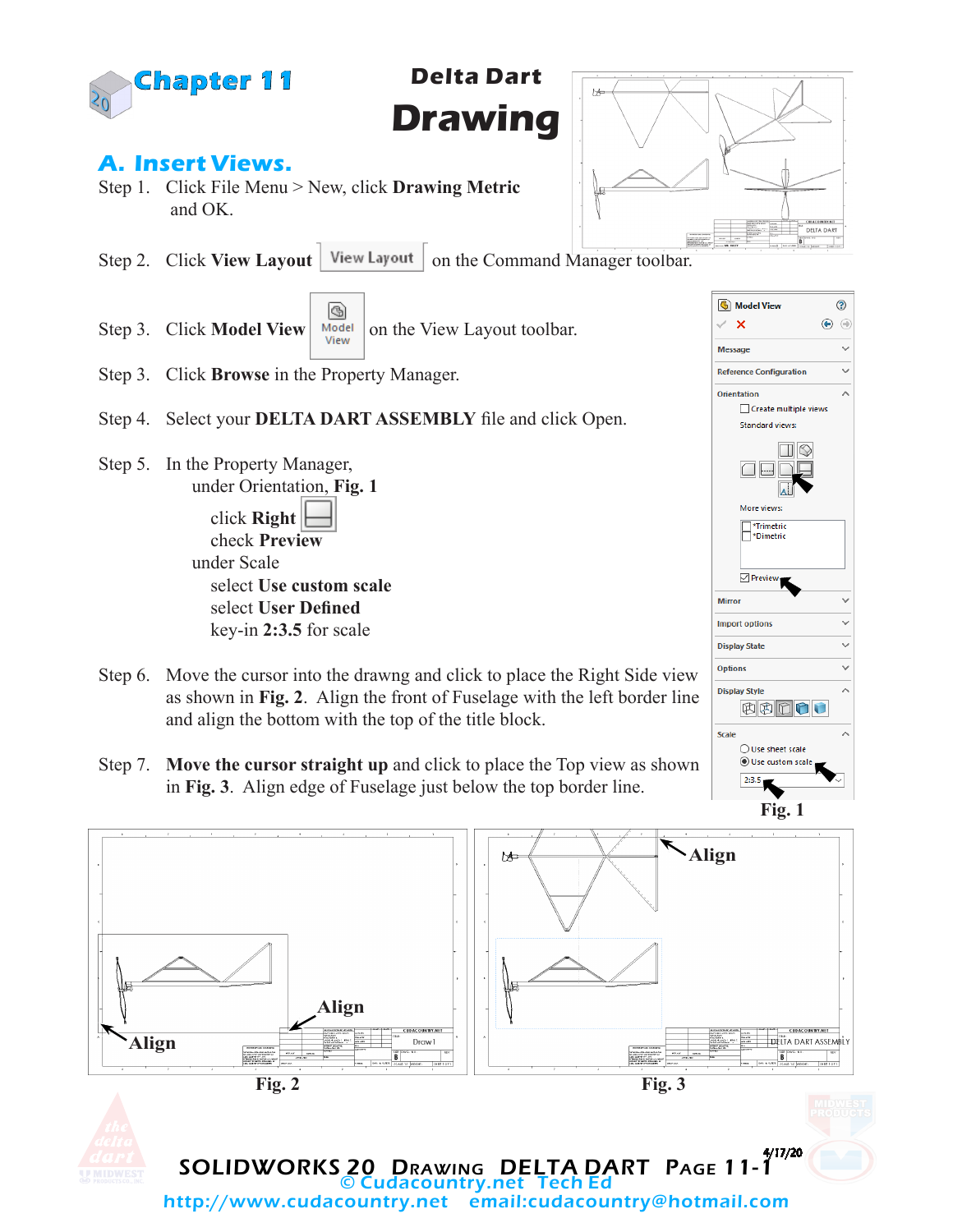- Step 8. Move the cursor to the right of the Side View. Align Wing tip just off right border line. Click to place the back view, **Fig. 4**.
- Step 9. Move the cursor to the top left corner of the drawing and click to place the Isometric view, **Fig. 5**.
- Step 10. Click  $OK \rightarrow$  in the Property Manager.
- Step 11. Grab any geometry of the Isometric view and move view to top right corner of drawing, **Fig. 6**.

## **B. Save as "DELTA DART".**

- Step 1. Click File Menu > Save As.
- Step 2. Key-in **DELTA DART** for the filename and press ENTER.













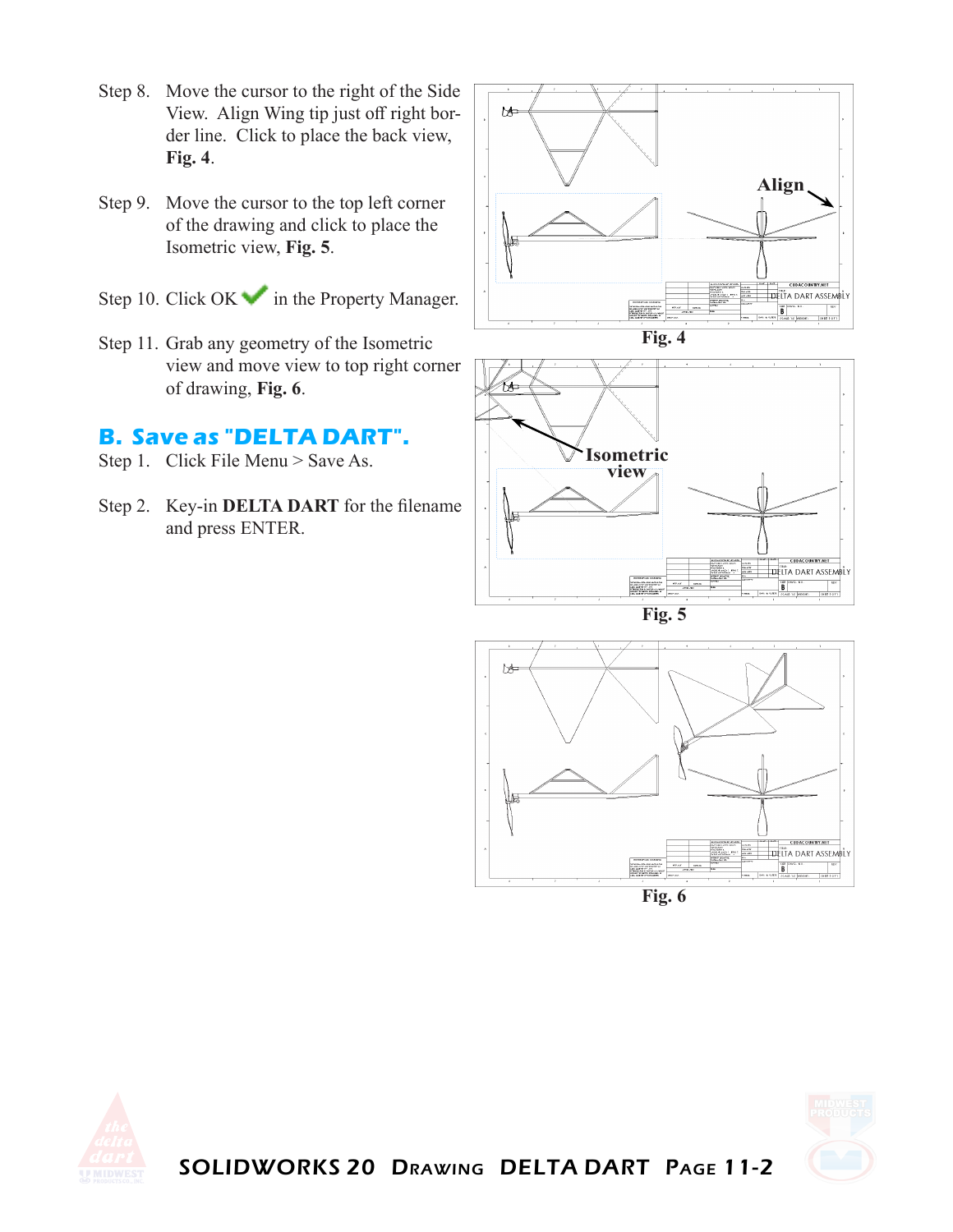## **C. Crop View.**

- Step 1. Click **Sketch** | Sketch | on the Command Manager toolbar.
- Step 2. Click **Corner Rectangle** in the **Rectangle flyout**  $\begin{bmatrix} 1 \\ 1 \end{bmatrix}$  on the Sketch toolbar.
- Step 3. Sketch a corner rectangle around the top view, **Fig. 7**. Position the top line of rectangle between top edge of Fuselage and top border line.
- Step 4. Click **View Layout** | View Layout | on the Command Manager toolbar.



- Step 5. Click **Crop View**  $\begin{array}{|c|c|c|} \hline \text{View} & \text{on the View} \hline \end{array}$ Layout toolbar, **Fig. 8**.
- Step 6. Save. Use **Ctrl-S**.





**Fig. 8**